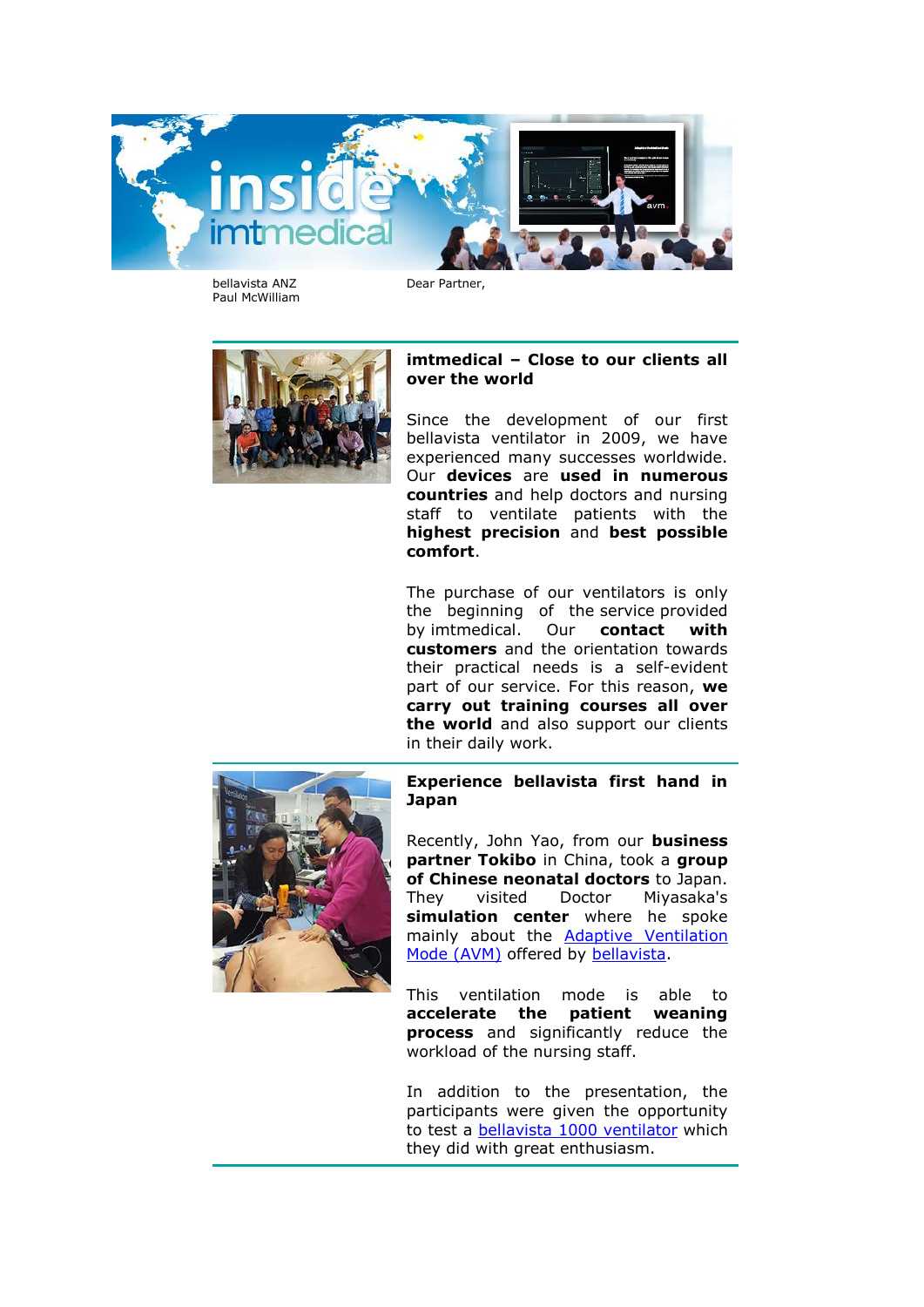

## **Service training in Abu Dhabi**

Precision and reliability are crucial during the ventilation of patients. In order to meet these high requirements ventilators should be maintained regularly. **imtmedical supports users with training courses** so they can carry out necessary service work on bellavista ventilators independently.

Lately a group of imtmedical's employees traveled to Abu Dhabi where they conducted a service training focused on **maintenance, software updates,** and troubleshooting of possible errors. Interesting technical discussions and many tips for the daily use of the bellavista marked the multiday training course.



## **Initial installation in Ecuador**

imtmedical is pleased that [bellavista](https://imtmedical.com/Bellavista/Bellavista1000)  [ventilators](https://imtmedical.com/Bellavista/Bellavista1000) have now been in use in Ecuador for several months.

Dr Eduardo Troya Quiroga, head of the intensive care unit at the police hospital, says, the **nursing staff is very content**: «We have been operating the bellavista 24/7 on patients with different diagnoses and prognoses. It has **surpassed all our expectations** required for the ventilation management of all our critically ill patients».

He particularly emphasizes the ventilation modes **DualVent and [AVM](https://imtmedical.com/Resources/Images/Upload/ExtranetTemp/bellavista_avm_EN_imtmedical.pdf)** as well as the display of the data of the [lung mechanics](https://imtmedical.com/Bellavista/Features) - they are indispensable to make ventilation-relevant decisions.

«I can certainly affirm the **bellavista ventilator is fully adequate to respond to all the needs concerning ventilation of critical patients** and it is a vital tool in any ICU», explains Dr. Eduardo Troya Quiroga.



imtmedical ag . Gewerbestrasse 8 . 9470 Buchs . Switzerland Phone: +41 81 750 66 99 [sales@imtmedical.com](mailto:sales@imtmedical.com) . [www.imtmedical.com](https://imtmedical.com/)